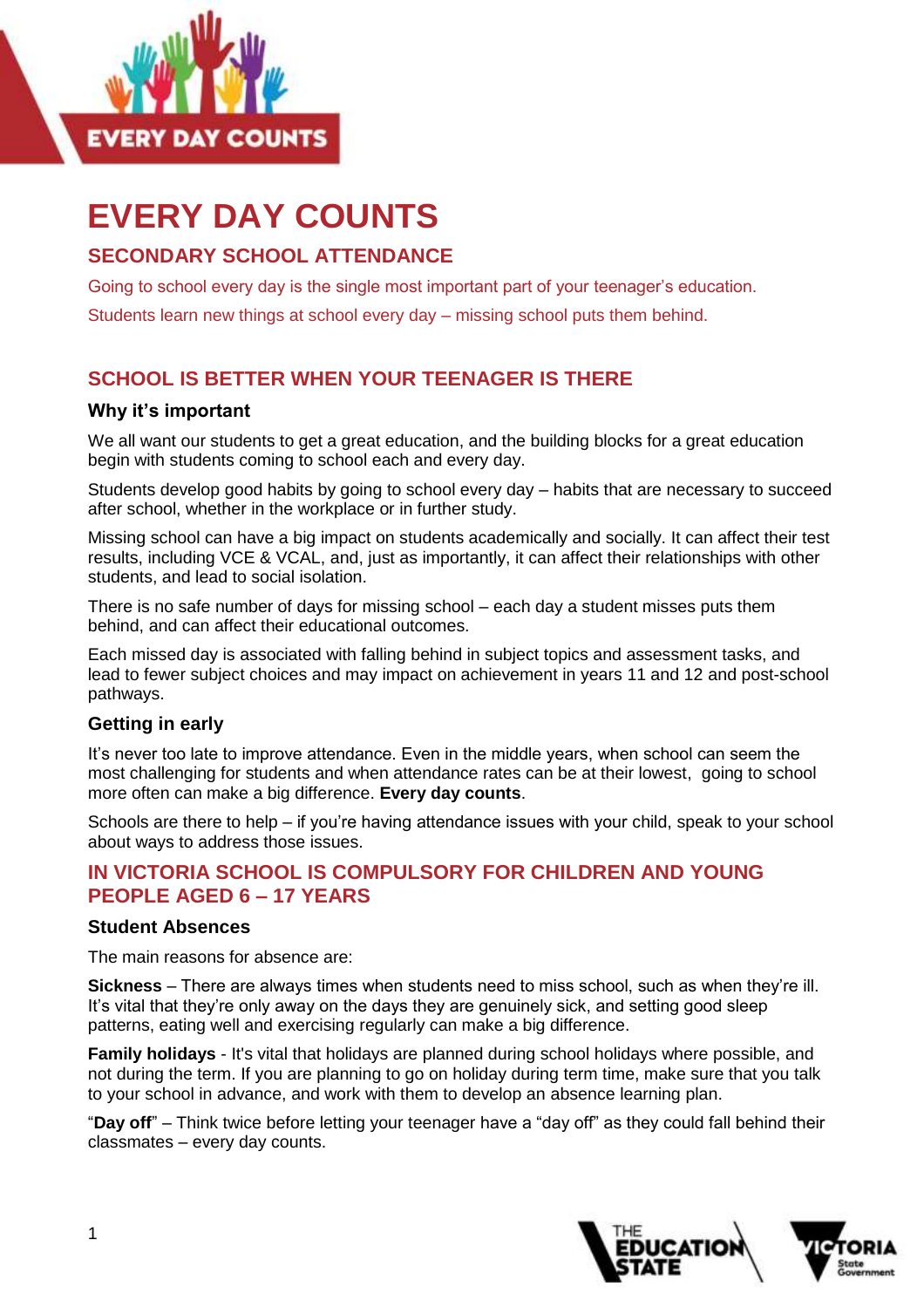

**Truancy** – This is when students choose not to go to school without their parent's permission or skip out of school during the day. There can be many reasons for truancy; the best way to address this is for schools and parents to work together.

While all absences can effect academic performance, DET's statistics show that unexcused absences are a much stronger indicator of lower reading and maths achievement.

**School refusal** - School refusing children experience significant emotional distress not only when going to school but also at the thought of going to school; they may be absent from school for weeks or even months at a time. School refusal differs from truancy as children generally stay home with the knowledge of the parents and despite their best efforts to encourage their child to go to school. See: [My child or teenager has anxiety](https://edugate.eduweb.vic.gov.au/collaboration/cdteam/projectdocs/Attendance%202017/Attendance%20-%20final%20web/Parent%20factsheets/My%20child%20or%20teenager%20has%20anxiety.docx)

## **BEING AWAY FROM SCHOOL FOR 1 DAY A FORTNIGHT EQUALS MISSING 1.5 YEARS OVER 13 YEARS OF SCHOOL**

#### **If your teenager is away**

If for any reason your teenager must miss school, there are things you can do with your school to ensure they don't fall behind:

- Inform the school via your teen's Form/Home Room teacher or Year Level Coordinator
- Find out what work your teenager needs to do to keep up.
- Develop an absence learning plan with your teenager's teacher and ensure they complete the plan.

Remember, every day counts. If your teenager must miss school, speak with your home room teacher or year level coordinator as early as possible.

Openly communicating with your teenager's school about all absences is a good way to prevent attendance issues being escalated to a School Attendance Officer. A School Attendance Officer is a Department of Education and Training Regional Director who has authority to follow up attendance issues. Chronic or ongoing attendance issues that are escalated can lead to an Infringement Notice being issued to parent/s.

If you're having attendance issues with your teenager, please let the year level coordinator, wellbeing coordinator, principal or other relevant staff member know so you can work together to get your teen to school every day.

### **TOP ATTENDANCE TIPS FOR PARENTS**

- Schools want to work in partnership with parents act early if you have any concerns by contacting your child's school and asking for advice and support
- Remember that every day counts
- There is no safe number of days for missing school each day a student misses puts them behind, and can affect their educational outcomes and their social connectedness
- Talk positively about school and the importance of attending every day
- Open and prompt communication with your child's school about all absences is a good idea
- Avoid making routine medical and dental appointments during the school day or planning family holidays during the term